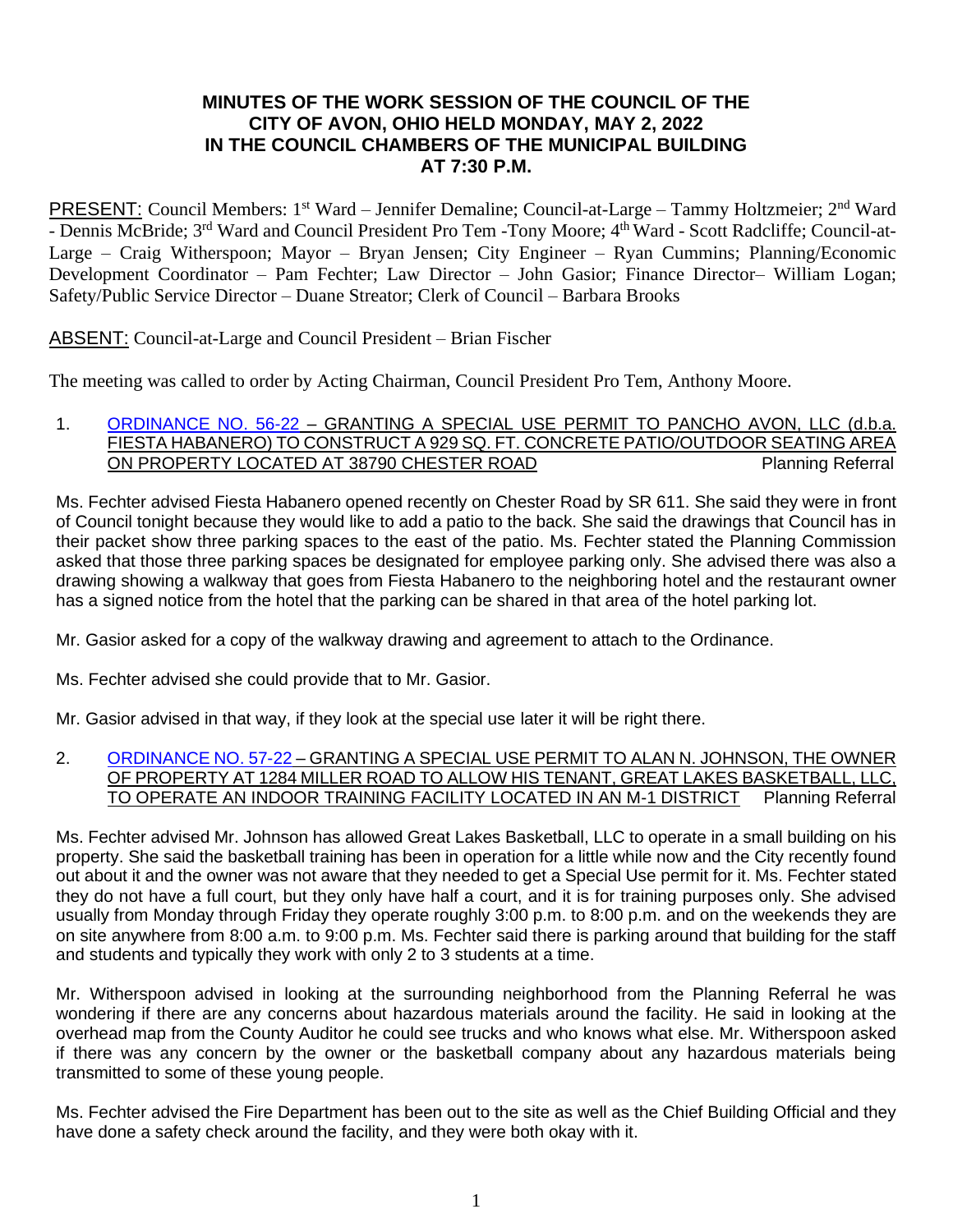#### 3. [ORDINANCE NO. 58-22](https://www.cityofavon.com/DocumentCenter/View/7808/Ordinance-No-58-22-Avon-Self-Storage---SUP-002) – GRANTING A SPECIAL USE PERMIT FOR PROPERTY OWNED BY AVON SELF STORAGE LLC, LOCATED AT 1100 NAGEL ROAD TO CONSTRUCT A MINI SELF-STORAGE<br>FACILITY Planning Referral Planning Referral

Ms. Fechter advised a group came to the Planning Commission requesting to install a mini self-storage facility on Nagel Road north of Christian Brothers Automotive. She said the applicant was quite impressed by the appearance of Christian Brothers Automotive and has given quite a bit more proposed landscaping in trying to make their proposed facility look more aesthetically pleasing. Ms. Fechter stated the applicants are targeting the individuals in the community who have the larger "toys" that they want to store. She advised there are representatives from the company present tonight if Council has any questions.

Mr. Radcliffe inquired if they could get a description of the sizes of the garages themselves as to what they would be seeing on this property. He asked if there was going to be water and lighting available.

Jack Doheny of 1462 Hollow Wood Lane, Avon, and principal partner of Avon Self Storage, LLC and Vice President of Business Development with the Krueger Group advised they would be climate-controlled facilities in approximately 30% of the units as well as exterior drive up. He said 5' x 5' exterior drive up and climate controlled up to 10' x 30' would be the largest size offered.

Mr. Radcliffe inquired as to the ratio of 5' x 5' versus 10' x 30' units.

Mr. Doheny advised the unit mix is spread out fairly even so that they can have a diverse offering. He said they find that the 10' x 10' and the 10' x 15' units rent out the most. Mr. Doheny stated about 55% of the site is the 10' x 10' and 10' x 15'.

Mr. Radcliffe asked what type of materials people were storing in these units.

Mr. Doheny advised other than Avon, they have two facilities in the City of Cleveland and he and his cousin, Bobby Krueger, operate the business and they get the whole gamut from those who have a vehicle with no place to store it in the winter, to small contractor type, to the homeowner who keeps their garage cleared out, to a medical sales representative that stores their inventory. He said during the pandemic they saw their occupancy rates increase because people were doing the at-home gym and at-home office and they cleared out extra clutter from their homes.

Mr. Gasior inquired regarding the lease agreement if it prohibits any of the lessees from operating a business from one of these storage units.

Mr. Doheny advised it depends on what type of business. He said typically it aids someone in operating a business. Mr. Doheny stated they could get into the legalities of that.

Mr. Gasior asked if his rental agreement prohibits that activity. He said it sounds as if it does not.

Mr. Doheny stated he would have to look into that.

Ms. Fechter indicated that what Mr. Doheny was trying to say was that a business such as a medical sales representative that stores their inventory in one of these units can operate their business. She advised that Mr. Doheny has told her that there would not be anyone conducting business out of the unit.

Mr. Doheny confirmed that statement and said not where someone is bringing customers to the unit to conduct business. He advised they target customers such as a drywall contractor who stores his tools.

Mr. Gasior advised business storage is fine and not a problem under our code. He said getting back to the lease agreement he asked if it prohibits someone from operating a business where there are customers showing up.

Mr. Doheny advised not specifically.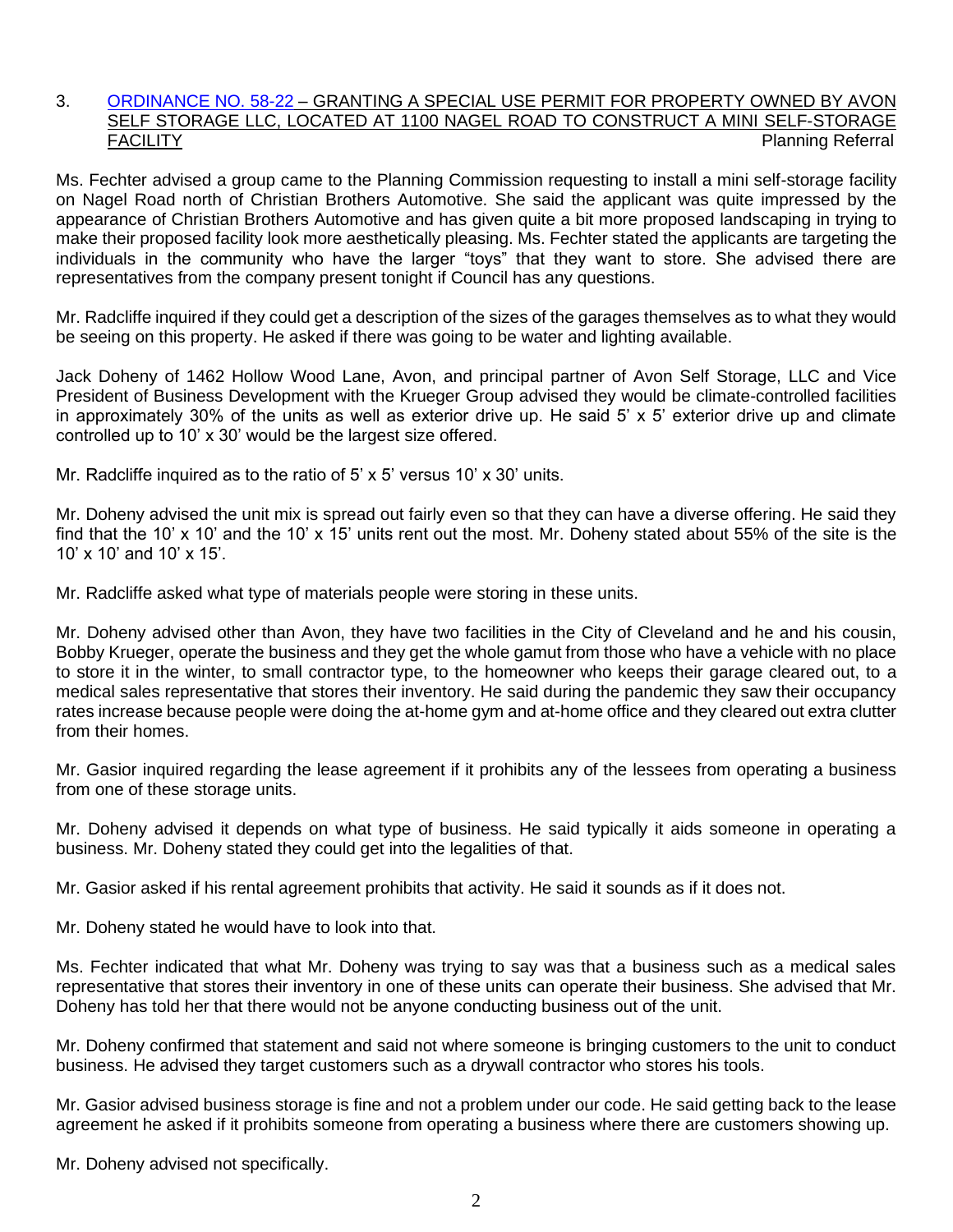Bobby Krueger, of 21495 Avalon Drive, Rocky River and partner of Avon Self Storage, LLC and owner/president of the Krueger Group advised the lease agreement referred to, of the facilities they currently operate, have some restrictions. He said they would make sure that they regulate and customize for Avon to ensure the businesses that are operating out of these units do not have transactions taking place on site.

Mr. Gasior advised there was no problem with storing business inventory.

Mr. Krueger advised it is all storage and what they have found is that people use them for various things and Mr. Doheny was speaking to a wide range of things, but they would definitely regulate that.

Mr. Radcliffe inquired as to how far back this property goes. He said if he understands the location, Avon Commerce Parkway from the west would eventually connect east and there was also a future road planned on the other side of Nagel Road near Rose Senior Living.

Ms. Fechter advised there is. She said there was some work when the Jacobs Group came in for the nursing home as to where that road was going to be installed, but she would take another look at that. Ms. Fechter stated she knows the Avon Self Storage property will include the cell tower that is in the middle of their parcel.

Mr. Radcliffe stated the road looks as if it would pass north of the Avon Self Storage property if it was ever completed.

Ms. Fechter said she believes they were looking a little bit further south, but she would look over the exact location this week and provide him with a better answer next week.

Mr. Radcliffe advised he just wants to make sure that the City is continuing with the plans and the possibility of that road coming through.

Mr. Moore inquired if all the units were climate controlled.

Mr. Krueger advised 30% of the units would be climate controlled so the balance of 70% will not although they will be dry.

Mr. Moore inquired about security if there would be someone onsite.

Mr. Doheny advised they would have regulated access hours. He said typically during business hours there will be an employee in the front office from 9:00 to 5:00 to collect rent, sign up new renters, provide keys and the like. He stated and then there are access hours, and they are regulated by the access controls and they will have a tip gate, a full camera system throughout the entire facility and lighting as well. Mr. Doheny advised those access hours at other facilities are 6:00 am to 10:00 p.m. and if that meets Avon's requirements they would like to do something similar here.

### 4. [ORDINANCE NO. 59-22](https://www.cityofavon.com/DocumentCenter/View/7809/Ordinance-No-59-22-Lit-Communities) – AUTHORIZING THE MAYOR TO ENTER INTO A LETTER AGREEMENT WITH LIT COMMUNITIES BROADBAND, INC TO BEGIN ANALYZING THE FEASIBILITY OF FIBER OPTIC CONNECTIVITY IN THE CITY **MR** CONNECTIVITY IN THE CITY

Mr. Streator advised as Council remembers there was a presentation by Lit Communities in a Finance/Legal Committee meeting back in February. He said based on the comments out of that meeting, he, Mr. Jenkins, Mr. Gasior and Mr. Logan went back and discussed it with Lit Communities and some other entities as far as the best way to go about it. Mr. Streator stated they pared down the agreement as they could see and reduced some of the scope of work in that agreement and removed the grant opportunities and the survey. He advised they now wanted to put it back in front of Council to get some information as far as going forward to give the City the opportunity to see what the feasibility in the community is going to be for fiber optics. Mr. Streator stated he would be happy to answer any questions from Council.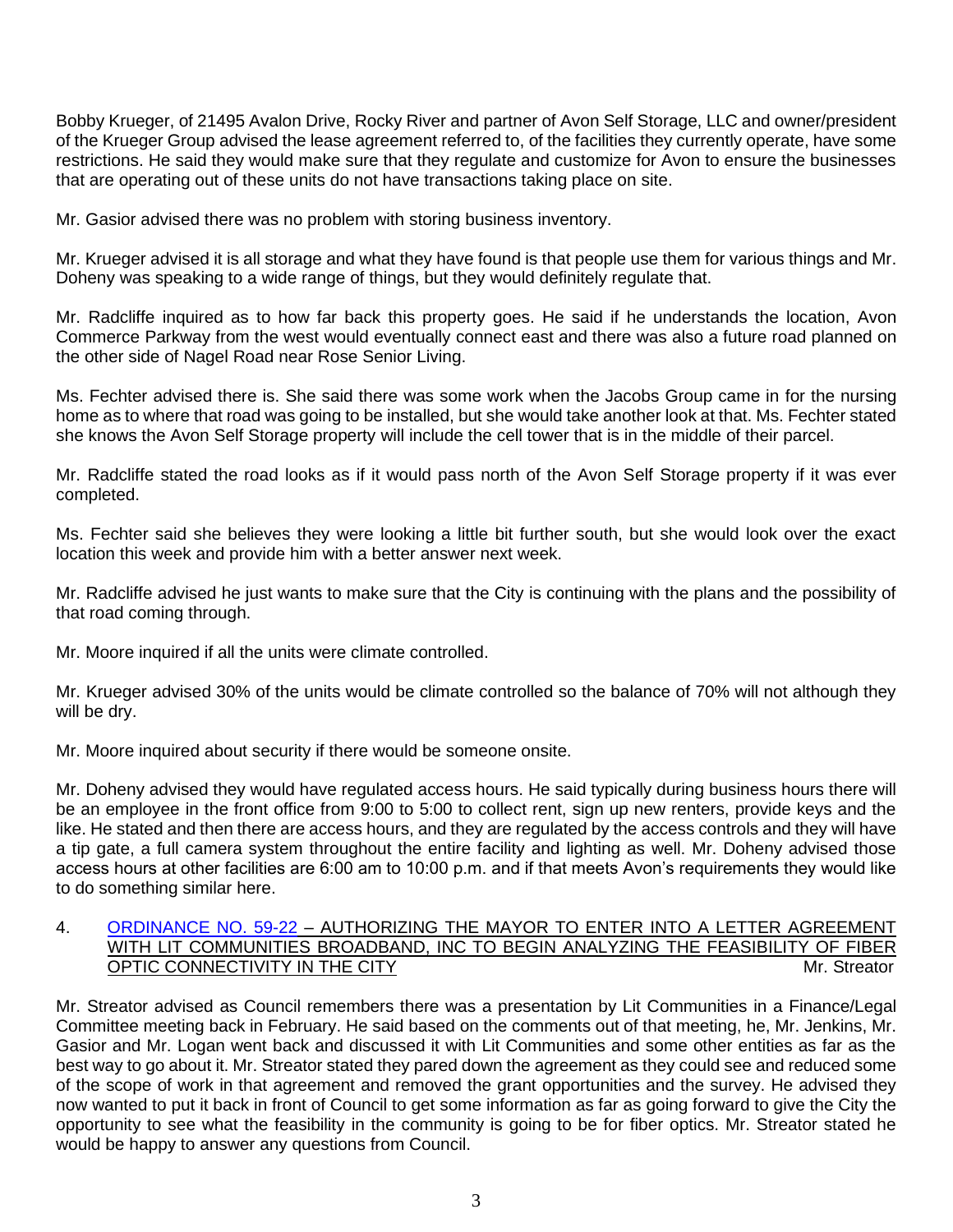Mr. Witherspoon advised what they are doing is considering whether to hire Lit Communities to do a study to see whether the City would benefit from broadband, and they already know that the majority of the City needs broadband. Mr. Witherspoon inquired if there was a company, once Lit Communities does their study, that will be willing to come in and install fiber or was this a stand-alone study.

Mr. Streator advised it is a combination of that. He said the results of this feasibility study will give them an idea of what is here and what can be built out by some of the existing companies and/or bringing in another company such as Lit Communities and it will give the City an idea of what the total cost would be and how much infrastructure would need to be done to build the community out for fiber.

Mr. Witherspoon asked if there is a company that is willing to come in and facilitate the broadband turn over.

Mr. Streator advised Mr. Jenkins could answer that further, but as we have discussed, the City first needs a feasibility study from some company to tell us what it is going to be; whether that is Lit Communities or go out to a bid process and try to find another company. He said he talked with a representative from the City of Hudson who has their own fiber network and Hudson is ahead of a lot of communities and the biggest reason was they own their own power poles and power system which reduces the cost for a community to do this. Mr. Streator stated but Hudson still had to do this first step which is finding out the feasibility and finding out the needs of the community with that feasibility study.

Aaron Jenkins, Avon IT Coordinator advised once Lit Communities provides the City with the feasibility study then they will take the City through how much it will cost if the City follows through. He said the next phase would be to do a survey and then the grant opportunities. Mr. Jenkins stated if Council wants to move forward with those steps, then Lit Communities would build out the fiber network themselves. He advised Lit Communities might hire contractors, but Lit Communities name would be on it.

Mr. Moore advised there have been some comments that businesses would struggle without the availability of fiber. He asked Ms. Fechter if she could speak to whether businesses have ever presented a plan to Avon and said they could not set up shop in Avon with the current internet situation.

Ms. Fechter advised at this time no, she has not had a company come to her and tell her that they could not locate here due to the lack of internet, but she is finding that a lot of them have gone through that exercise prior to arriving in her office and already know what they can and cannot do. She said some of the larger companies such as the Cleveland Clinic or Bendix took care of that on their own.

Mr. Moore advised his concerns are that the City is going to pay \$50,000 for Lit Communities to tell them it is feasible to install our own network, but questions how much that is going to cost. He understands they do not know the cost without the feasibility study, but the City is trying to implement sidewalk connectivity and he wondered if there was another way to do a ballpark figure for installing fiber. Mr. Moore inquired how the City was going to pay for that fiber network installation. He asked if they were just going to hope that the City would be awarded grants as this could be \$40 - \$60 million dollars that could be used for infrastructure projects such as roads and sewer improvements. He said he understands the need, but he also questions how they are going to get there and spending \$50,000 for a study to then have it sit on a shelf is his concern.

Mr. Streator advised they looked at that and asked those questions of those other communities, specifically Hudson and Hudson had to do the same and pay for the feasibility study.

Mr. Moore said he felt Hudson was different because Hudson owns their own power poles.

Mr. Streator agreed with Mr. Moore and advised before Hudson decided whether to go forward, they had to have the study. He said without the feasibility study it is all a big guess as to how much it is going to cost according to these other communities that they have talked to. Mr. Streator said to really come up with that number that Council is looking for, the City is going to have to pay some company to provide that information whether it is Lit Communities or another consulting company.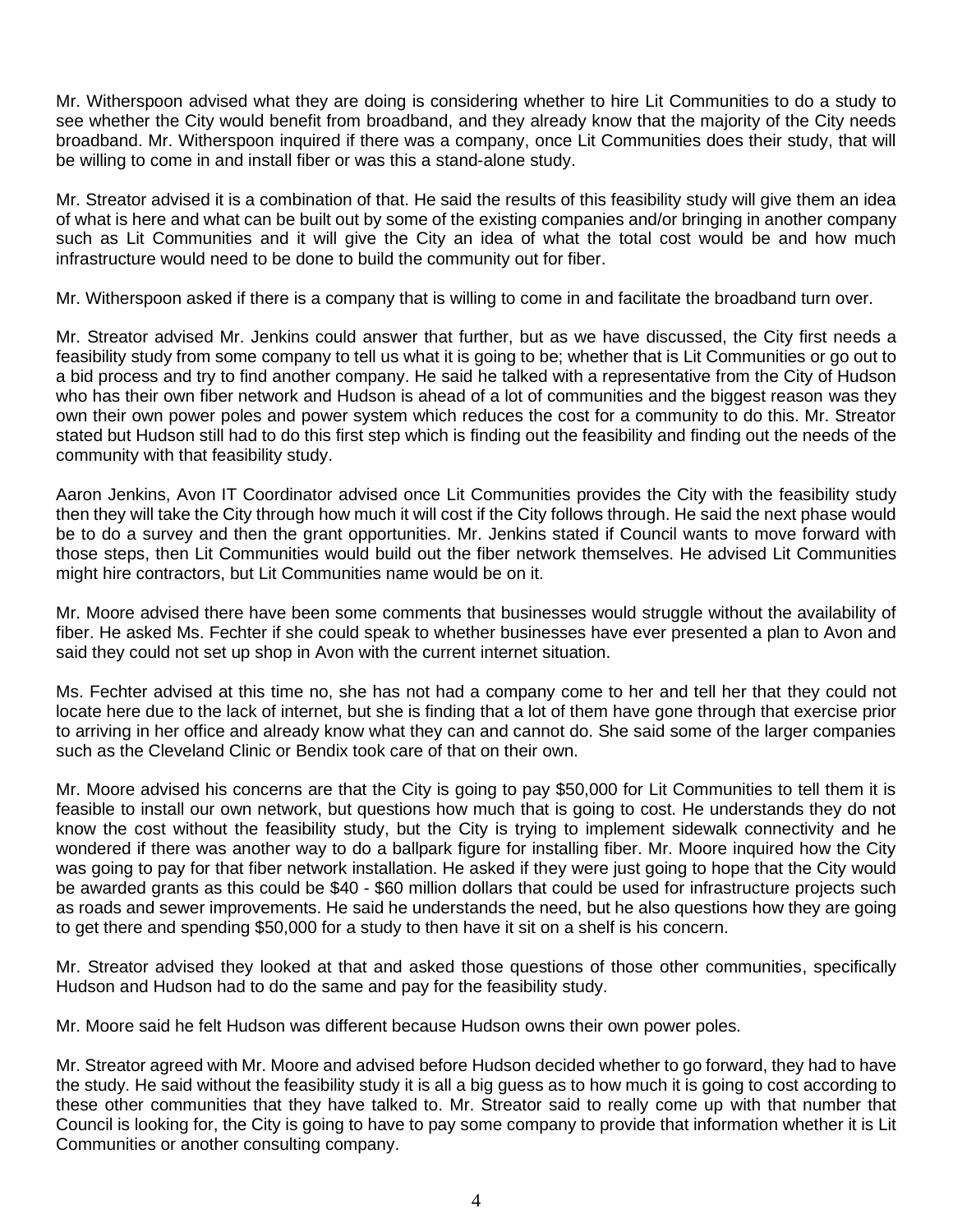Mr. Moore felt that the City of Hudson was not a good parallel for Avon because Avon does not have that capability of going from a pole to a house. He said the costs they received from Fairlawn and Wadsworth were significantly higher than Hudson because they did not have that capability.

Mr. Streator agreed and said the total end cost for the City of Hudson is not a good example; however; the fact that Hudson had to do a feasibility study first to see what their costs were going to be is comparable. He advised there is no doubt, from the City Administration's limited research, that if a municipality does not own its own infrastructure the costs are going to be higher. Mr. Streator said the community is asking why there is not fiber or broadband or competitive options for internet and doing a feasibility study is the only way that those questions can be answered and find out how much it would cost.

Mr. Jenkins advised the results of the study will also tell us how much the City will need to put forward. He said they do not know if it will cost the City \$30 million as the cost may end up being around \$2 million, but that is the kind of information that the study will provide and determine what kind of contribution is needed from our end. Mr. Jenkins stated for the most part with business fiber, medium to large enterprises have it covered but it is the small businesses and the residential areas that get the short end of the stick.

Mr. Gasior advised there is no obligation by the City beyond the expense of this feasibility study. He said it really is the cost that every community goes through, which is what Mr. Streator alluded to when he referred to the City of Hudson. Mr. Gasior stated they have to start somewhere as you just cannot embark on installing fiber in a community and go out to bid and spend the money, but they have to find out what is already there and what is available to work with such as grants and things of that sort and then they come up with a dollar figure and that is all the City is trying to do with this study at a little over \$47,000. He advised they are not obligating the City to spend \$10 million as they do not even know the cost until they get the study done. Mr. Gasior said as Mr. Jenkins and Mr. Streator pointed out when the residents ask questions, Council will be able to provide an answer.

Mayor Jensen advised most of Council already knows that regularly residents call and ask why there is not more competition for internet and cable, and they try to explain that there is no way to force a company to come into the City of Avon to be able to provide options to the residents. He said no one likes to spend money, but the Administration also looked at it from the commercial side and while they do not know of any specific business that chose to not come to Avon for this reason, they do not know exactly what they have without the study. Mayor Jensen stated the only way to find out is to have a study done and once that is done, the City will be able to use that for years to come or move forward if Council sees fit, but they cannot answer anything intelligently until they have the results of the study. He advised they will do whatever Council decides, but he felt they needed to get to that point to be able to say this is what we have and this is what it will cost to move forward, both from a commercial and a residential standpoint. Mayor Jensen felt they do not want to be short-sighted and say the study is only for the residential areas because it is for the whole City. He said they all would like to find out what the results of the study would be and that costs money.

Bill Leimkuehler of 1691 Pine Drive, Avon advised he is the resident who chirped in Mr. Jenkins' and the Mayor's ears to ask that they explore this avenue back in the fall of 2021. He said to answer Mr. Moore's question, if Avon has had a business choose not to come to Avon because of fiber internet, the answer is yes. Mr. Leimkuehler stated he is a co-founder of a medical device startup company, and they are looking to move from Cleveland and will not be locating in Avon because of the lack of fiber internet for small businesses. He advised large companies such as Bendix and the Cleveland Clinic can pay tens of thousands of dollars to run their own fiber, but for a smaller business that is growing, that upfront cost is too much for us. Mr. Leimkuehler said it is much easier for him to go to Westlake and choose a location anywhere on Detroit Road in Westlake and know that one community has fiber and almost all those buildings are connected, and he could get fiber internet relatively easily. He stated there is a demand and if they look at the opportunity costs for not bringing those businesses in, they would not be hearing from too many people because they were just going to go elsewhere and were not necessarily going to come and tell the City that they were not coming to Avon. Mr. Leimkuehler advised there is a demand for the small businesses, but he is just the one that Council is hearing from, but there is also demand on the residential side as they well know. He felt for Avon to maintain competitiveness amongst the neighboring suburbs, it needs to explore this option because this problem will only become more relevant and Avon needs to be able to compete with other municipalities and it is severely lacking with only Spectrum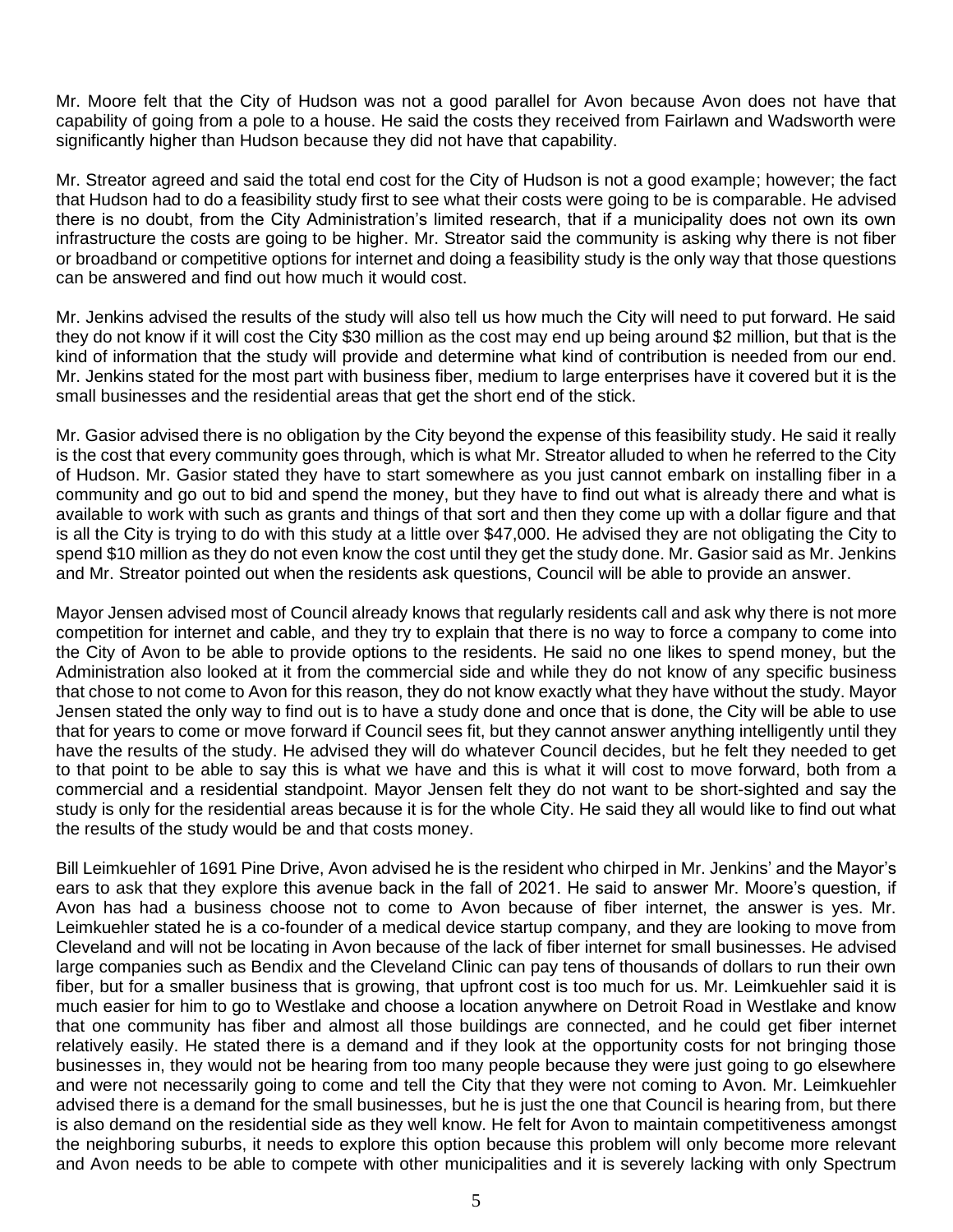and Spectrum does not provide fiber services to small businesses. Mr. Leimkuehler believes companies are moving elsewhere because of this reason and said he wishes that his small business could move to Avon, but they cannot.

Mrs. Holtzmeier advised to answer the question of where we start, she felt they have to start somewhere and when it comes to a study, she would prefer to get advice to the questions Council has from a neutral third party who is aware of the business and can advise them on which path and the cost associated with it. She said her rub with what is being presented before them tonight is that the firm that would be conducting the study also would have a hand in the implementation and would seek to financially benefit from that. Mrs. Holtzmeier stated for her that is not enough of a third-party transaction to feel comfortable with the potential millions of dollars that this could cost for years. She said transparency being that she knows there are many communities in Ohio that are looking at this and they do hire third party groups. Mrs. Holtzmeier advised in Seneca County they hired Ice Miller Whiteboard along with Thomas P. Miller and Associates and DLZ Consultants is just one example from a quick news search to tell them that. She said she is interested in where we go from here and we have to start somewhere, by starting with a group that can bring that neutrality of their advice to us. Mrs. Holtzmeier stated the cost of this study is below \$50,000 and she asked Mr. Gasior the minimum cost that they would be required to go out for an RFP or bid.

Mr. Gasior advised they can look at this as a personal service as it is a unique sort of service that many consultants out there are going to be able to provide, although there are consultants. He said if they look at this from a competitive bid standpoint, they could probably say \$50,000 is the threshold, but in a typical RFP situation they are seeking proposals from a number of different groups because there is a competitiveness involved in the type of consultant you would be getting. Mr. Gasior stated in this case, it is fairly straightforward what the City is seeking, and he was not absolutely convinced the City would be bound to go with Lit Communities, but he thought they were treating Lit Communities like they would any consultant. He advised it could go either way, but \$50,000 is the short answer.

Mrs. Holtzmeier advised as they look to hire a third party, hopefully a neutral one, to get information she felt grants were an important part of this process and the current proposal does not include the feasibility of grants within that amount.

Mr. Jenkins confirmed the grant study, and the survey were removed. He advised those items could be approached in a phase 2.

Mrs. Holtzmeier said the grants are an important piece and they are constantly being told that there are funds in play and Avon should look to get its share. She stated from where she stands, she would feel more comfortable having the advice come from someone that does not have a financial stake in the game. Mrs. Holtzmeier added whether they decide to go with Lit Communities or not, she would want to know and be able to represent to the residents that they received the cleanest advice possible.

Mr. Jenkins indicated the last time the grant opportunities for fiber were discussed with Council it seemed as if the discussion leaned toward removing that portion until it was decided the next step after the initial study because that was approximately \$10,000 for Lit Communities to find the grant opportunities and see what kind of funding was available.

Mrs. Demaline advised she was the one who asked about the grants and found that might be more applicable in phase 2, if Council decided it was even feasible on the front end and she appreciated Mr. Jenkins relooking into that option.

Mrs. Demaline inquired of Mr. Logan how the City was looking to pay for this study.

Mr. Logan advised out of the General Fund or if Council so chooses, it could be paid for out of the ARPA Funds.

Mrs. Demaline asked how the Ordinance read as far as paying for this study. She inquired if the legislation was tied to a fund account. Mrs. Demaline asked if that was discussed when they proposed that Ordinance.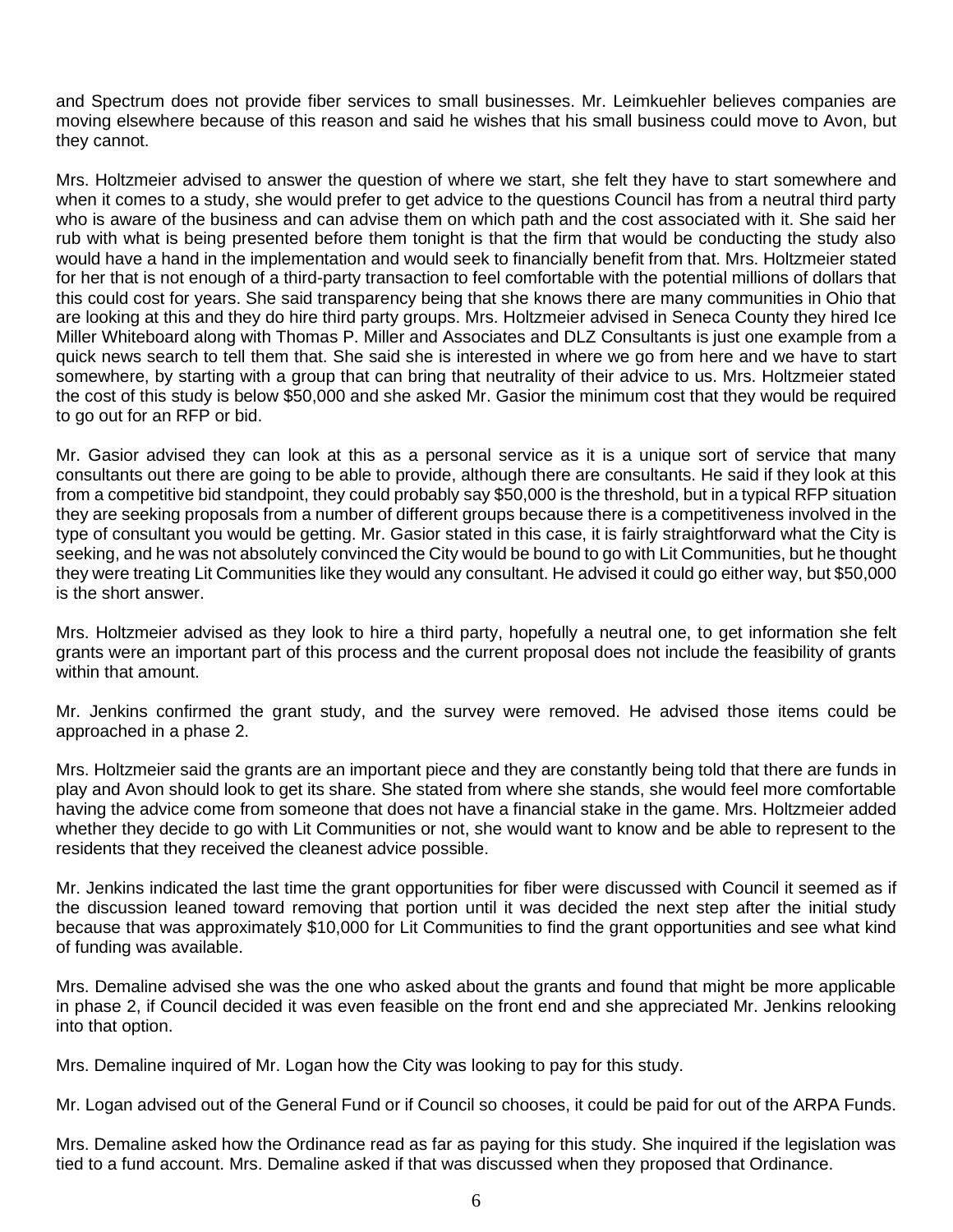Mr. Logan advised the Ordinance has the cost coming out of the General Fund. He clarified that it does not mean that they could not use ARPA funds.

Mrs. Demaline inquired if they requested qualifications for this service or did the City seek out Lit Communities. She asked how it came together.

Mr. Jenkins advised Mr. Leimkuehler introduced the City to Lit Communities and they had an initial discussion approximately 5 months ago. He said afterward they had a conversation with Dave Corrado of Medina County Fiber Network, and he explained how he started his residential fiber project with Lit Communities. Mr. Jenkins stated Lit Communities model seemed that it was within the specifications that he liked and especially being a P3 (public/private partnership) the City would not really have to do much of the leg work except potentially fund the project. He advised they had the initial discussion with the first scope of work being approximately \$76,000 and worked that out and did a phased approach.

Mrs. Demaline asked if the City has gone out and requested qualifications and put this service out in a general RFP or RFQ.

Mr. Jenkins said they have not. He stated all the other people that he has talked to led back to Lit Communities.

Mr. Leimkuehler advised the genesis of this proposal goes back to the fall when he talked to Mr. Jenkins and obviously the fiber issue in Avon is known. He clarified he has no financial interest in any of this as he is just a resident and business owner and for him if they cannot get this result, he will probably end up moving out of Avon at some point and he felt he had a civic responsibility to look into this possibility. Mr. Leimkuehler said from what he has heard, the City is not interested in owning its own internet service provider and investing tens of millions of dollars into this project and if that is what the City wants to do there are plenty of companies that the City could seek bids for a neutral network design and have a party come in and do that. He stated there are very few fiber network builders that are doing designs as well as public/private partnerships where they will basically do the implementation and they were just looking for a buy-in from the community.

Mr. Leimkuehler advised Lit Communities was the only one out of the dozen or so companies that he contacted that responded and there are very few that actually do the public/private partnership. He said he knows of two such companies and Lit Communities was the only one that responded, and they happen to already be here in Ohio. Mr. Leimkuehler stated if they are looking at it from the lens of the City wants to become an internet service provider and build out its own fiber network and provide those services and answer those calls from residents then he would answer yes, send it out to bid and go that route. He advised if the City does not want to do that route, then he would say that they are looking at joining this public/private partnership. Mr. Leimkuehler felt there was some inherent conflict that Lit Communities will be conducting the assessment, but that does not mean that Lit Communities should not build it because Lit Communities will give it to the City and the City can decide if there is a conflict or not to move forward with Lit Communities. He stated the City could build it themselves or hire someone else to come build it or they could have someone come do their public/private partnership such as Lit Communities and bring that fiber to the City.

Mr. Leimkuehler said that is the background and with what he has seen this is the best opportunity for the City of Avon to implement a fiber network in some reasonable time frame. He advised they have not seen any of the existing internet providers show interest in Avon whether Wow! or AT&T or CenturyTel although there is some talk of it, but there is not action on anything, and he felt the longer this goes on there is a significant opportunity cost for the residents and the businesses. Mr. Leimkuehler said Council could send this out for bid, but he felt if they want to do that, they needed to go into it with the mindset that the City would be investing tens of millions of dollars doing it because otherwise why were they considering hiring a third party. He stated Lit Communities could come in and would have to do their own due diligence on a third party's work anyway because a private company was not going to say that they would fully accept what someone else designed unless they have done their due diligence on it and know it will work unless the City would be paying for it in its entirety. Mr. Leimkuehler felt the City needed to look at it from a strategic perspective asking what they want to do as a City. He said if the City wants a public/private partnership where they would not have to invest tens of millions of dollars then this is the only way that he has found. He said if the City brings in one or two businesses then this \$47,000 is completely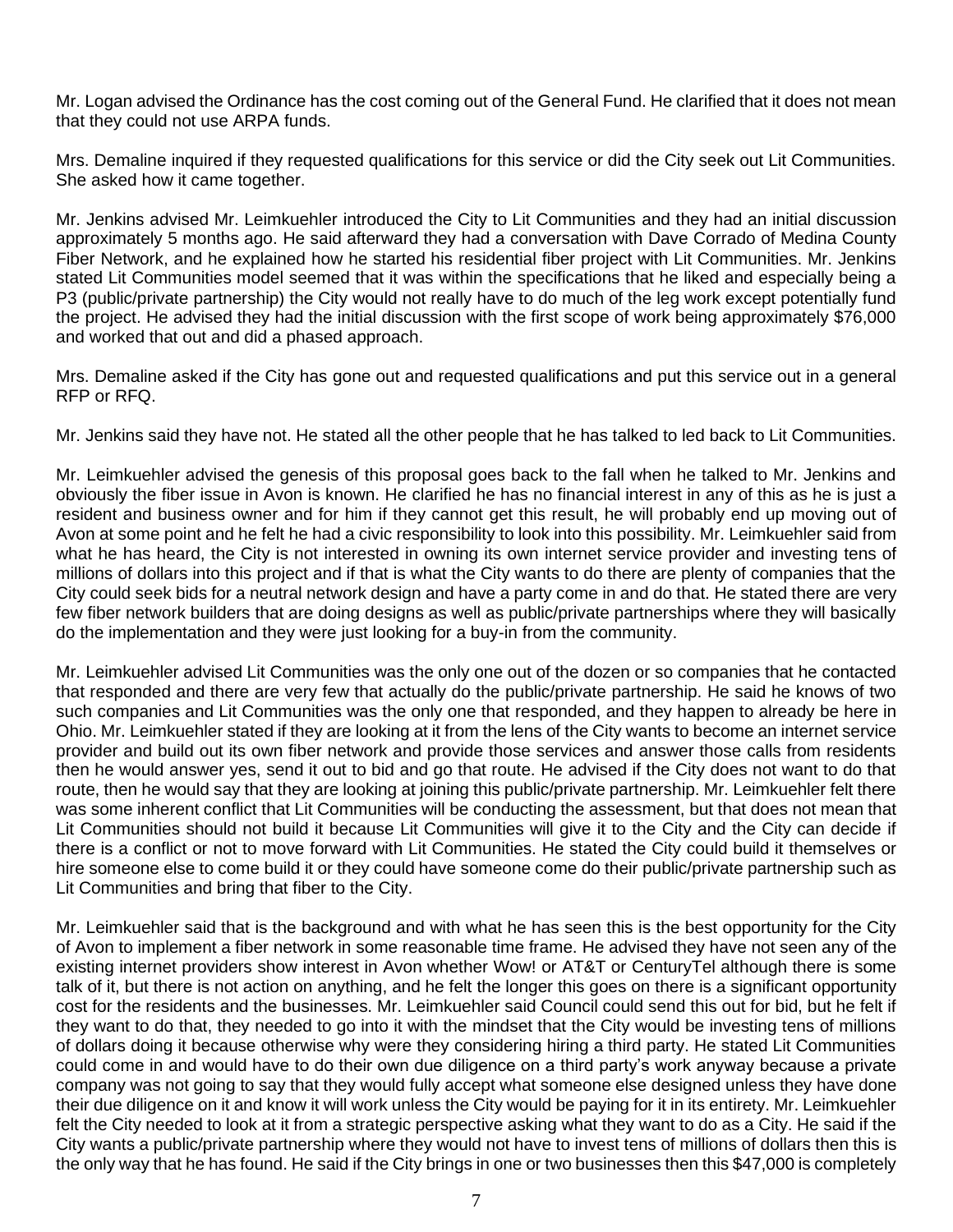moot and he felt that Council should ask themselves what they would be missing out on by not doing this. How many other businesses was the City going to lose over the next year or two? Mr. Leimkuehler asked Mr. Jenkins if he found any other companies that do anything like what Lit Communities can provide.

Mr. Jenkins advised there are very few offering a public/private partnership. He said he knows of one other company, and he felt like that was a pump and dump scheme situation.

Mr. Leimkuehler suggested Council hear from Dave Corrado who has run the Medina County Fiber Network and has worked with Lit Communities, and he could probably speak to a lot of this better than him.

Dave Corrado, of 2037 Sperrys Forge Court, Westlake, CEO of Medina County Fiber Network advised he was here tonight to help them. He said Lit Communities does not pay him and they do not pay Medina County for his services, and he has been in this business for forty years. Mr. Corrado stated he was brought on as the CEO ten years ago for an idea they had in Medina County. He advised to answer a couple of questions he hears that many of them have different ideas of the end game from this partnership. Mr. Corrado said if the City is going to consider any ARPA funds to be placed into the build of the network, the City will need to place out an RFP for any network greater than \$10 million. He stated the information from the assessment, especially the financial model and the LIBOR study are the two biggest pieces of the cost of the \$47,000, and the City will need that to build the RFP, which Medina County Fiber Network did. Mr. Corrado advised as a CLEC, Competitive Local Exchange Carrier, Lit Communities could look at an area and cherry pick, apply for permits, go on poles, underground and the like and set up their ISP and conduct business and they do not have to talk to the City at all; that is the law.

Mr. Corrado said he went through four years of research beginning in 2017 and traveled all over the United States and Canada looking for a partner to build off the 150-mile broadband access established in Medina because they knew that they were receiving quite a few comments from residents and small businesses. Mr. Corrado stated their network deals mostly with medium size to large businesses, it is dedicated fiber, and that is what it focuses on. He advised they have 5,000 small businesses in Medina County, and they had approximately 75,000 homes. Mr. Corrado said it is not just internet that Avon will be looking at, but they will be looking at community involvement to companies that are looking to relocate here. He indicated there is an Austrian company that decided to come to Medina County Fiber and in the executive meeting where they were looking at areas around the Country and the third question asked was, "Do you have community infrastructure to support our connectivity back to Austria?". Mr. Corrado stated ten years ago that question was not asked, and they did not ask if Spectrum or Comcast was available, but they asked what has their community done to support his business. He advised they have a very robust network and they have found that in the past five years, \$650 million has been reinvested by the companies in Medina County that are on their fiber out of the \$1.2 billion of economic development that is done in Medina County. Mr. Corrado said he traveled around for 3-4 years to find partners; they had some large PPP out of Indiana that wanted to come in an absorb the bond debt and kick them out. He stated there were other people that wanted to buy them for three times EBITDA (Earnings Before Interest, Taxes, Depreciation, and Amoritization). Mr. Corrado advised this was going on and executive teams were flying in, and he was flying out and talking with boards, etc. He said after all of that when they found the communities, they put them through six months of their own board for four meetings and then a third party was hired to do an analysis on the liquidity of the company and the ability to perform. Mr. Corrado stated he is here to help other governments and he can see where they have fallen down in broadband and what he has found is that the public private partnership through municipal involvement has really changed that. He is currently in discussions with Sandusky, Rocky River, LaGrange, Grafton and Summit County. Mr. Corrado advised they are trying to assist Avon in making these decisions by giving some of their data.

Mr. Corrado stated Mr. Gasior is correct in saying that Avon is not bound past the assessment to have Lit Communities build or run the network. He said it all depends on the model that Avon will be looking at in the public private partnership. In his case, they leveraged their fiber, so Medina County receives a revenue share from them, but in their most recent project they added 6500 more homes through ARPA and that is different from a revenue sharing agreement. He said Medina County put \$11 million of ARPA monies and the requirement of the RFP is that the awarded contractor must put in \$11 million of their own funds and Lit Communities with their investors made that commitment and that is very difficult to find. Mr. Corrado advised they were able to find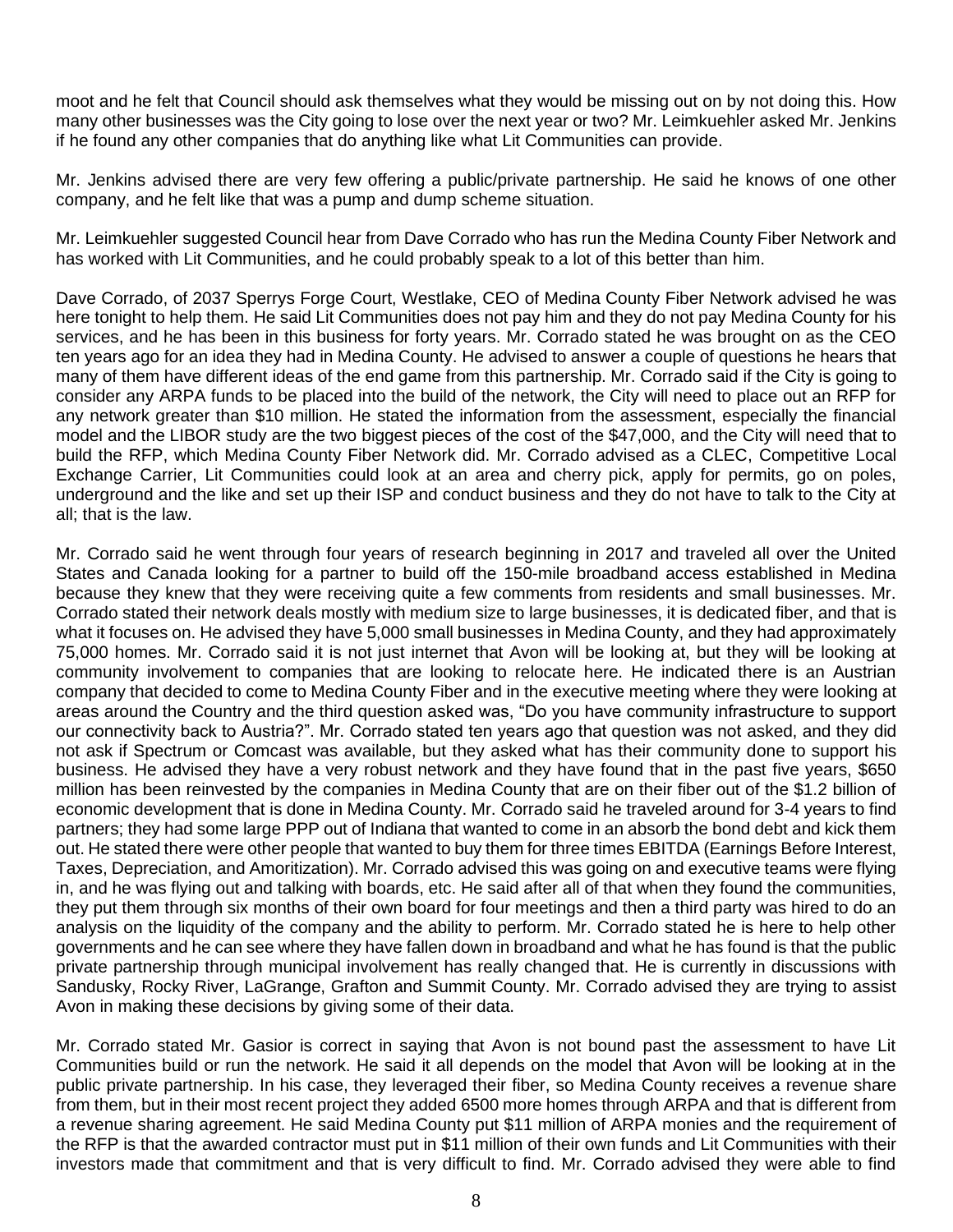someone to do a design of the areas and they were able to find someone to construct it. He said they had to have a business plan in place in order for a particular contractor to recoup their \$11 million. Mr. Corrado stated that the second most expensive piece of the assessment is that financial model and he cannot stress that enough. He said they are now making money and paying the loan back at 5.42% interest. Mr. Corraro advised it is extremely important to look at how the revenues are going to be generated and whether the service provider is going to bring money in and generate revenue for themselves to reduce the cost to the City. He said Lit Communities constantly worked with them in Medina County and so far, they are up to 65,000 homes that will be connected, and they are working on the last 10,000 to get connected that will start in 2025. Mr. Corraro stated that is more of the research he did on Lit Communities and the team was put together and they are only 3 years old, but they were all put together from other large projects where they have been involved for 10 or 20 years and that is how he was able to find them. He asked how they want this network to look for Avon. Mr. Corrado said there are many different pieces of the public private partnership, and he is on the board for the 26 community networks that exist today in Ohio and there are probably 5 or 6 different models among those 26 from the FairlawnGig where they only sell FairlawnGig services to Medina County where they sell other carrier services over their fiber, but they do not sell their own branded product and on and on from there.

Mr. McBride advised they have heard tonight the same thing they heard a few months back. He said yes, Lit Communities is doing the study, but the City does not have to select Lit Communities going forward. Mr. McBride stated no one else is here looking to assist and he felt they should move forward with Lit Communities and get the study done and while no one wants to spend the \$50,000, in the large scheme of things it is not a lot of money. He stated he does not think the City should be in the business of being the internet service provider, but he believes that the City potentially might want to own fiber as he felt that was a good way to help subsidize things and pay some of the debt service on the bonds. Mr. McBride said he could not see the City spending \$30 million, but he could see \$5 million, and he suggested they get the study done and see where they go from this point and move forward.

Mr. Corrado advised Mr. Moore brought up the point that they know they need internet in Avon and questioned why they need a study to tell them that. He felt that what the study is going to tell them is what type of public private partnership and fiber infrastructure that they want to employ in Avon. Mr. Corrado asked if it would be a dig once policy where when installing fiber, they put in 3 or 4, four-inch conduits with inner sleeves that the City will lease to every utility including power, phone and whomever and generate revenue on and on and that also saves on the cost of tearing up tree lawns etc. He indicated there were many avenues that could be chosen, and it depends on what is best for your community and the reason that the public private partnership offers that flexibility. Mr. Corrado said there are a lot of decisions that need to be made, but he felt that the information that would come from the assessment would answer a lot of those questions. He stated Ice Miller Whiteboard was the first company he hired when he started 10 years ago, and he used them to do the assessment on Lit Communities when they were vetting them.

Mr. Radcliffe advised he agreed they should get the assessment done and move this along. He said he follows a lot of municipal bidding projects, and he is starting to see more public private partnerships. Mr. Radcliffe stated it is no longer just a City going out for bid or a City with an engineering firm going out to bid along with an actual construction contractor because they are bringing knowledge to the design and to the development of that project that was not there otherwise especially the cities that do not have all the staff and expertise that may have been included 20-30 years ago. He advised while a design may come out and involve those three entities, that contractor who has a direct possibility of benefiting from that if they were to be awarded that project, a lot of times do not win the award for the bid. Mr. Radcliffe said he agrees wholeheartedly with being transparent, but also thinks that having that experience and expertise on the side of the public partnership is not something that is common and to get that expertise now for a cost of under \$50,000 he believes is money well spent.

Mrs. Demaline asked Mayor Jensen who is going to be on the team for this project from the Administration.

Mayor Jensen advised he does not know if he would formally say a team has been put together, but Lit Communities will need to do their evaluation and then it will be brought back to Council to see what the study has revealed. He said that Mr. Jenkins will be working with Lit Communities, but it will be brought to Council before going further.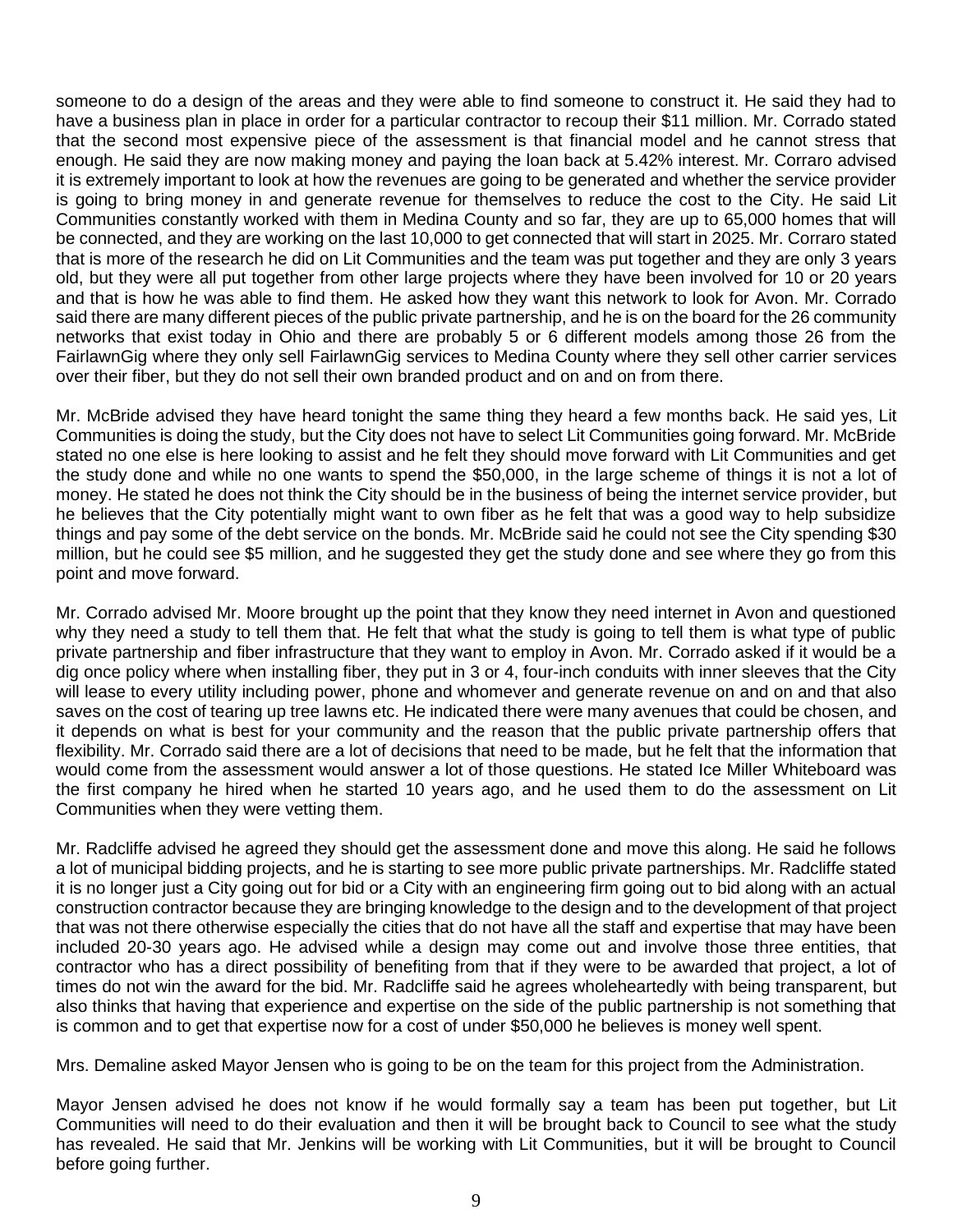Mrs. Demaline advised she read in the schedule of tasks that there is a kick-off meeting, there are multiple tasks and then there are strategy sessions. She asked who from the City is gong to be involved in those meetings. Mayor Jensen advised that would be Mr. Jenkins, Mr. Streator, Mr. Logan and Mr. Gasior.

Mr. Moore asked after the assessment is complete, is there was a time limit. He inquired if a year and a half pass and then the City decides they want to implement this process was Lit Communities going to say that it has been a year and a half and that another assessment would need to be conducted.

Mr. Corrado advised the only thing that would really change over a year and a half would be material costs. He said there is a time frame as the City could not go 5 years out, but unless they see radical changes to pole lines or 15 new housing developments going in and those types of things, that would be the only thing that would change the assessment. Mr. Corrado said aerial for utilities have not been adding poles for the most part so they would not see Ohio Edison install 2,000 poles that would change their make ready assessment as that was pretty well set. He stated the only poles they typically see going up are mini poles to handle 4G and 5G densification. Mr. Corrado stated that would need to be part of the contract in writing the length of time that the assessment would be valid if significant changes do not occur. He advised Medina County almost went 2 years between the assessment and construction.

### 5. [ORDINANCE NO. 60-22](https://www.cityofavon.com/DocumentCenter/View/7810/Ordinance-No-60-22-Fieldstone-Auth-SDA--PB) – TO AUTHORIZE THE FINAL PLAT AND SUBDIVIDER'S AGREEMENT FOR FIELDSTONE LANDING SUBDIVISION NO. 1 Planning Referral

Ms. Fechter advised this is a positive referral from the Planning Commission. She said the City has been working with Fieldstone Landing Subdivision No. 1 for months now. Ms. Fechter stated the applicants are asking for approval of their Subdivider Agreement so they can begin their public improvements. She advised required deposits were made on Friday and the applicants worked closely with the City Engineer and the utilities to make sure that this meets all the requirements.

### 6. [ORDINANCE NO. 61-22](https://www.cityofavon.com/DocumentCenter/View/7811/Ordinance-No-61-22-Nagel-Farms--Auth-SDA--PB) - TO AUTHORIZE THE FINAL PLAT AND SUBDIVIDER'S AGREEMENT FOR NAGEL FARMS SUBDIVISION **Planning Referral**

Ms. Fechter advised this subdivision is located off of Middleton Road just east of Drug Mart on Detroit Road. She said the applicant is asking for approval so they can begin their public improvements.

Mr. Logan confirmed that the applicant made all the required deposits.

Mr. McBride advised these are just two subdivisions that will not have duct bank referring to the fiber discussion earlier and that is 50 lots. He commented that the City could start requiring the developers to install the duct.

Mayor Jensen advised that is something that could be discussed.

## 7. [ORDINANCE NO. 62-22](https://www.cityofavon.com/DocumentCenter/View/7795/Ordinance-No-62-22---Reappropriations) – REAPPROPRIATIONS And the state of the state of the Mr. Logan

Mr. Logan outlined the reappropriations as follows:

Special Revenue Funds: Police Equipment Fund No. 220 Increase appropriations \$22,000.00 for camera installation at the Detroit Road water tower.

Park Operating Fund No. 250 Increase appropriations \$30,000.00 for camera installation at Eagle Point Park.

Avon Isle Fund No. 255 Increase appropriations \$18,000.00 for camera installation at the Avon Isle.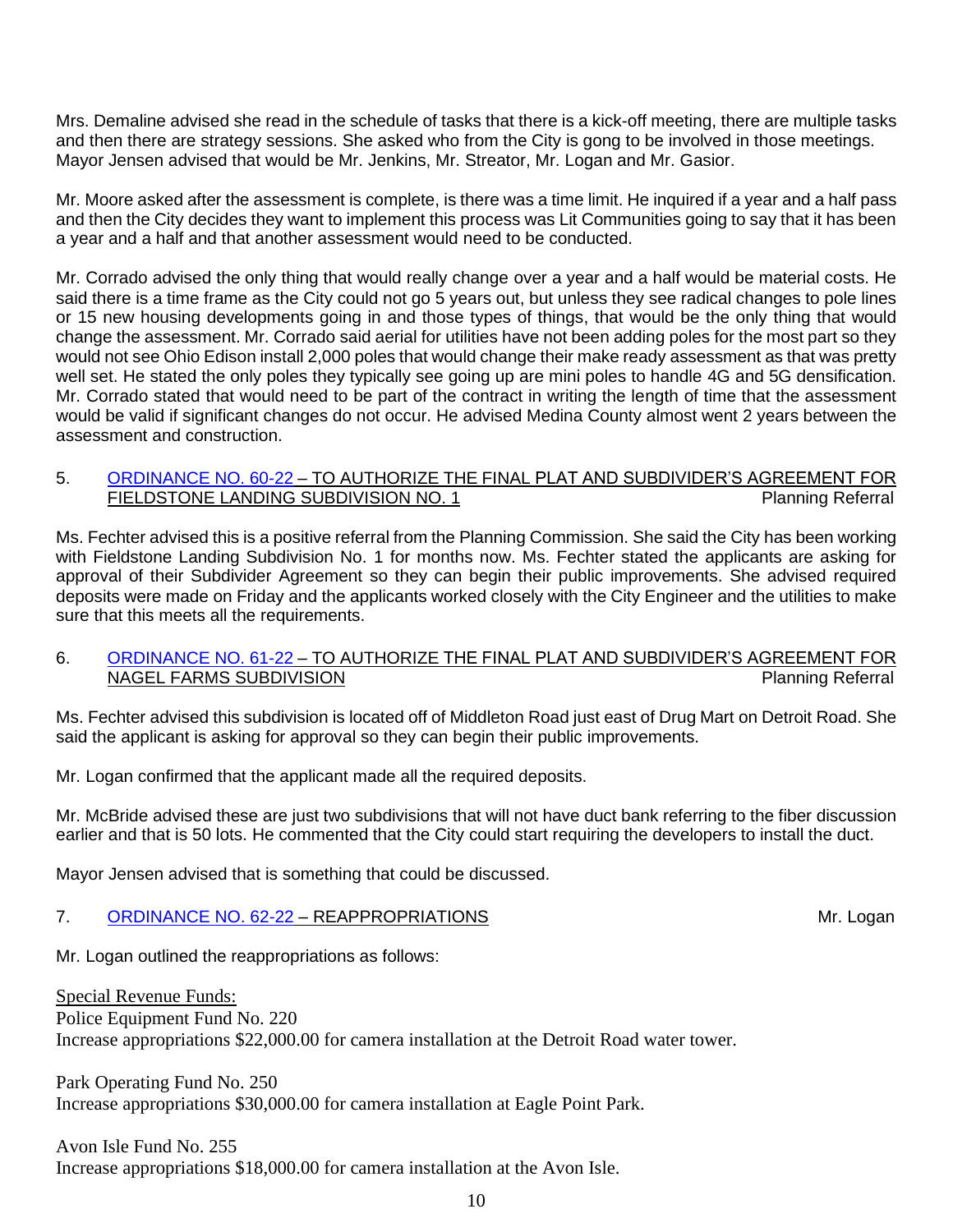### Stadium Highway Marquee Fund No. 284

Increase appropriations \$34,287.78 for an upgrade to the Stadium sound system.

Mr. Logan requested the Stadium sound system line item be removed as the Administration was still in discussions with Mr. Kramig about this item.

| <b>Total Special Revenue Fund Re-appropriations</b> | \$70,000.00 |
|-----------------------------------------------------|-------------|
| <b>Total Re-appropriations All Funds</b>            | \$70,000.00 |

# 8. [RESOLUTION NO. R-17-22](https://www.cityofavon.com/DocumentCenter/View/7786/Resolution-No-R-17-22-Pavement-Marking-Prog-Bid-2022) - TO ADVERTISE FOR BIDS FOR THE 2022 PAVEMENT MARKING PROGRAM Mr. Cummins

To be addressed at a Special Meeting Immediately Following this Work Session

Mr. Cummins advised this Resolution is to authorize the public bid for the yearly pavement marking program for all the pavement markings throughout the City.

# 9. [RESOLUTION NO. R-18-22](https://www.cityofavon.com/DocumentCenter/View/7787/Resolution-No-R-18-22-Main-St-Middle-Road-Resurfacing-Bid) – TO ADVERTISE FOR BIDS FOR THE MAIN STREET & MIDDLE ROAD PAVEMENT RESURFACING PROJECT **And Account of the Cummins** Mr. Cummins

To be addressed at a Special Meeting Immediately Following this Work Session

Mr. Cummins advised this Resolution is to authorize the bid similar to the one before it and the two that follow. He said once all the bids are received, those bids will be brought back before City Council with a recommendation as to how to proceed. Mr. Cummins stated it would only be at that time that Council would be entering into a contract as this legislation just allows the bid process to occur.

Mr. Cummins advised this project would be for the resurfacing of Main Street and Middle Road, which is adjacent to City Hall. He said that roadway is definitely in need of some improvement, and they are looking to bid that out in the coming days.

Mr. Witherspoon inquired as to the scope of the work if it was a complete tear out.

Mr. Cummins advised no; they would be doing a surface grind to take some amount of the surface material off. He said in some areas the ruts are such that the grind may not even reach those areas. Mr. Cummins stated the lower areas will have a good amount of full depth base repair involved and they will be cutting out the bad areas, building it up with an appropriate section and resurfacing over top. He advised they would also try to get a little more pitch and slope with the resurfacing to get some better drainage and match up with the current line elevations.

## 10. [RESOLUTION NO. R-19-22](https://www.cityofavon.com/DocumentCenter/View/7788/Resolution-No-R-19-22-Park-Paving-Project-Bid-Leg--2022) - TO ADVERTISE FOR BIDS FOR THE 2022 AVON PARKS PAVING PROJECT **Example 2008** The contract of the contract of the contract of the contract of the contract of the contract of the contract of the contract of the contract of the contract of the contract of the contract of the con

To be addressed at a Special Meeting Immediately Following this Work Session

Mr. Cummins advised this is for bids to pave the Aquatic Facility in what is the current gravel parking lot area. He said it will be paved in asphalt and have permanent parking space markings applied to it.

Mrs. Demaline asked what the timeline was on that paving project.

Mr. Cummins advised as it stands right now, they will be bidding in May and be back before Council probably in early June and the earliest the contractor would be available is typically about a month from the time that he asks Council to award a contract until they start applying some pavement. He said they were looking at the July timeframe. Mr. Cummins stated in discussions with the Administration they talked about setting up the contract in a way to give the contractor options of either waiting until mid to late August to begin and do the work during the day or do it earlier in the season, and do the work at night because there is so much use during the daytime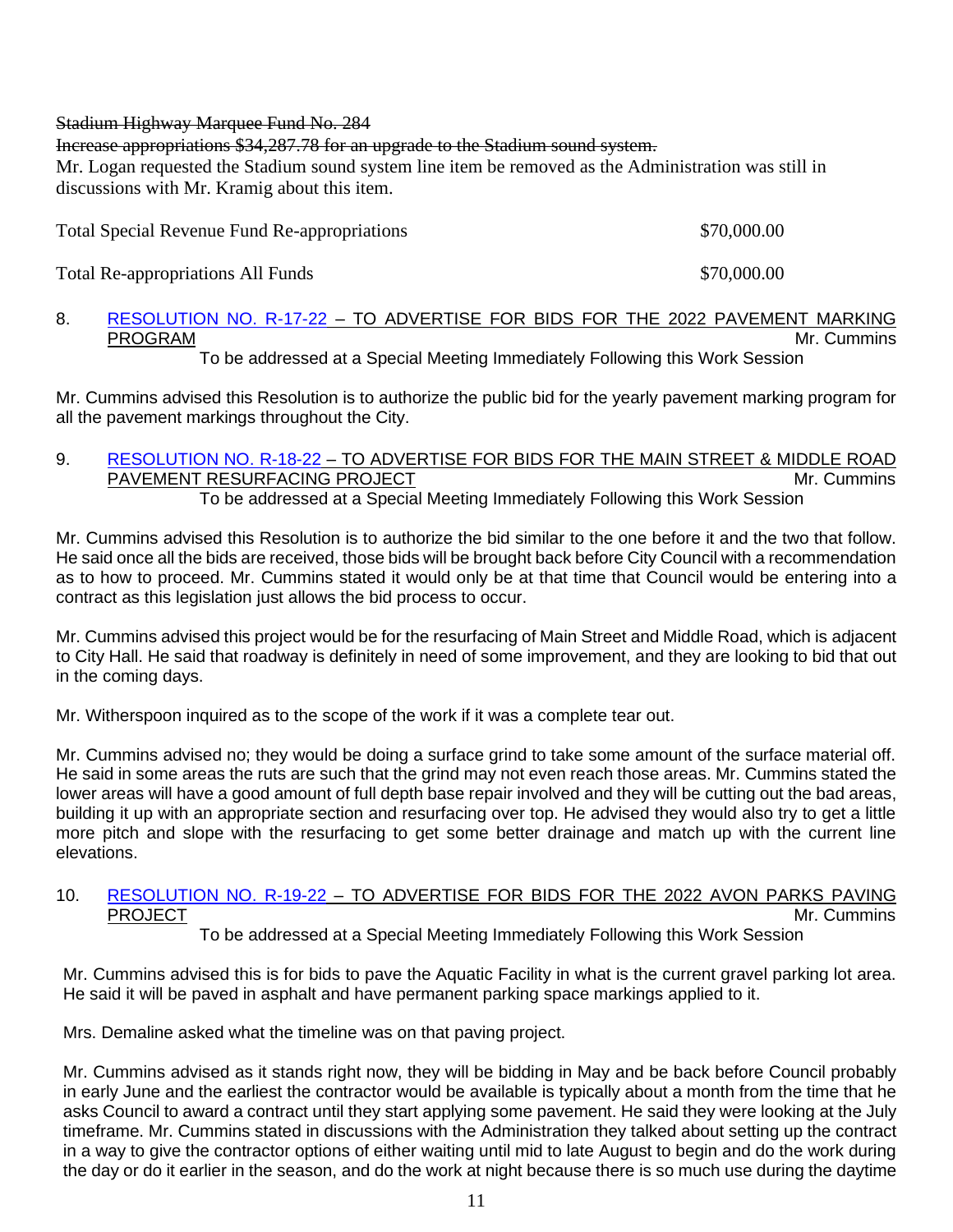hours while the pool is open. He advised they would have to do some juggling of the work schedule in the contract language and bid language to give the contractors in the City the most flexibility.

Mrs. Demaline advised that was her concern with the upcoming pool season.

## 11. [RESOLUTION NO. R-20-22](https://www.cityofavon.com/DocumentCenter/View/7789/Resolution-No-R-20-22-Jaycox-Middleton-Inter-Ped-Imp-Bid-002) – TO ADVERTISE FOR BIDS FOR THE DETROIT ROAD SANITARY SEWER EXTENSION PROJECT **SEWER EXTENSION** PROJECT

To be addressed at a Special Meeting Immediately Following this Work Session

Mr. Cummins advised this is to authorize the bid for a project that will extend sanitary sewer along a portion of Detroit Road to bring service to what is now the Eagle Point Park area to support the installation of a restroom facility in that area next to the new fishing pier and parking area. He said also some sanitary and water main work in the main part of Veterans Park to facilitate a future construction of a restroom facility there as well. Mr. Cummins stated these will come back before Council for consideration of the bid award.

#### 12. REPORTS AND COMMENTS

MAYOR JENSEN advised Council had a copy of a letter from the Lorain County Board of Elections asking Council if they are interested in looking at the Ward maps and changing the district sizes. He asked Council to let him know if they have any intention of bringing something forward this year as the Board of Elections would like something provided to them by July 15, 2022. Mayor Jensen stated Mr. Gasior has within the Charter Review Commission discussed placing something on the ballot that the Ward District sizes be reviewed periodically.

Mayor Jensen advised the City is losing someone they have all become fond of; Mr. Dylan Reynolds will be leaving the Chronicle Telegram and this is one of his last meetings covering the City of Avon. He said the Administration and Council appreciated how Mr. Reynolds has covered the City of Avon fairly and they appreciate all his hard work and realize that there is not a lot of money to be made in newspaper coverage, which is sad in most respects. Mayor Jensen thanked Mr. Reynolds for writing fair and objective stories, and he wishes him well in his future endeavors and he hoped they would see him back at meetings occasionally.

Mr. Reynolds thanked the City Administration and City Council and indicated he appreciates the kind remarks.

### COUNCIL MEMBERS:

MRS. DEMALINE, WARD 1 advised back in February Council approved to go out for bids for the construction of restroom facilities for various parks; the Aquatic Center, Northgate Park and Eagle Point Park. She asked where those projects stood.

Mr. Streator advised he just received the drawings today from the architect and they are currently reviewing those to respond back to the architects. He said he hoped to provide the information going out to bid at an upcoming Work Session.

MRS. HOLTZMEIER, AT LARGE had no comments.

MR. MCBRIDE, WARD 2 had no comments.

MR. MOORE, WARD 3 had no comments.

MR. RADCLIFFE, WARD 4 had no comments.

MR. WITHERSPOON, AT LARGE had no comments.

MR. FISCHER, AT LARGE was absent.

DIRECTORS/ADMINISTRATION: